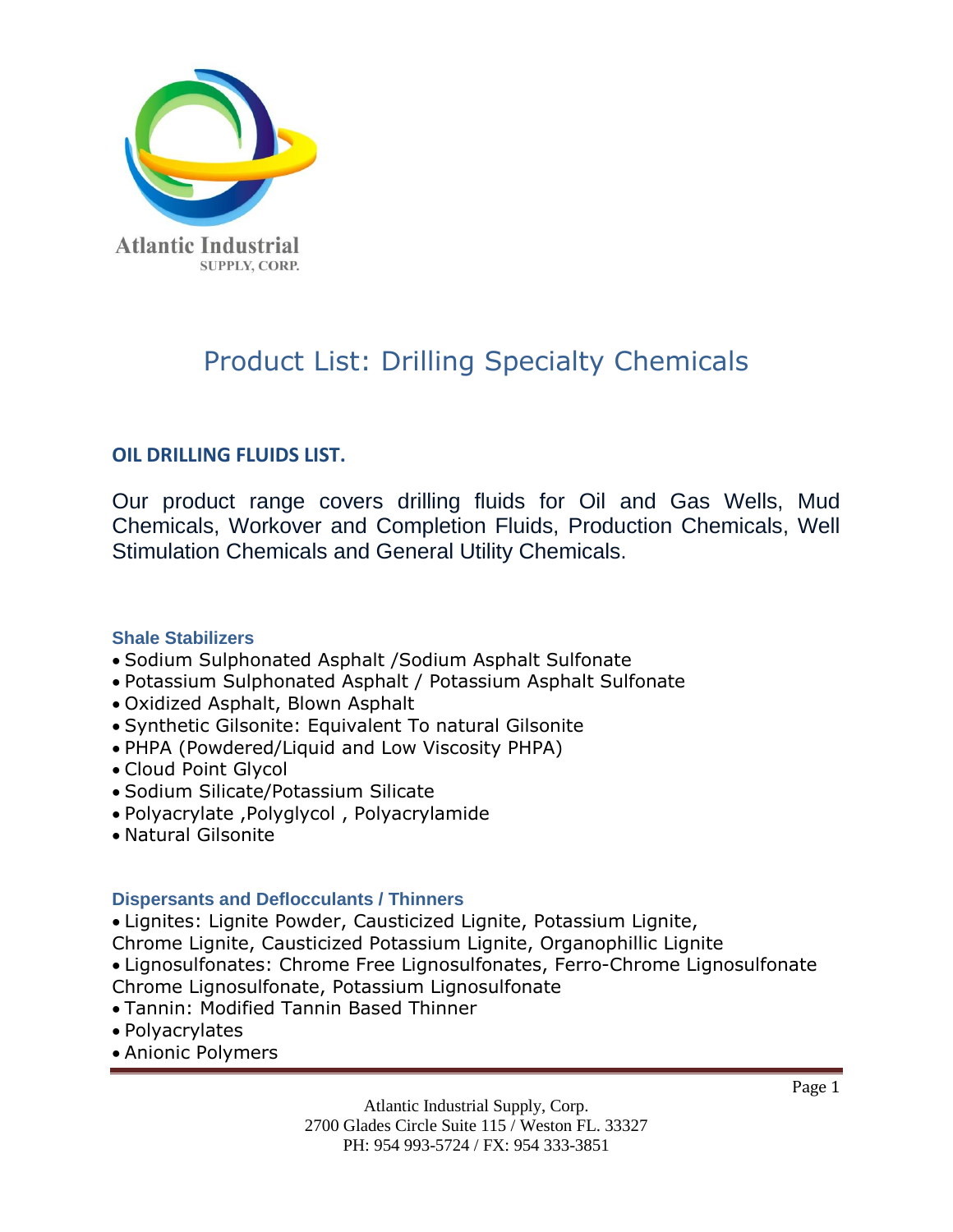### **Drilling Mud Deafoamers and Foaming Agents**

- Alcohol Base Defoamer
- Stearate Base Defoamer
- Butyl Base Defoamer
- Drilling Foamer
- Silicate Base Defoamer

## **Drilling Mud Lubricants and Spotting Fluids**

- Extreme Pressure Lubricant (Water Based)
- Extreme Pressure Lubricant (Esther Based)
- Extreme Pressure Lubricant (For Sodium Silicate Mud)
- Extreme Pressure Lubricant (Environmentally Friendly Non toxic Oil Based)
- Range of Customized Special Purpose Lubricants

## **Drilling Mud Surfactants and Spotting Fluids, Clean up Chemicals**

- Anionic Surfactant
- Cationic Surfactant
- Non Ionic Surfactant
- Spotting Fluid (Non Weighted) : Pipe Free /Stuck Pipe remover
- Spotting Fluid (Weighted) : Pipe Free /Stuck Pipe remover
- Asphaltic Base Spotting Fluid
- Drilling Detergent
- Rig Wash

## **Filtration Control Chemicals (Fluid Loss Control Additives)**

- Carboxy Methyl Cellulose: CMC HV, CMC LV
- Poly Anionic Cellulose: PAC R, PAC LV, PAC ULV
- Resinated Lignite
- Pregelatinized Starch / Drilling starch High Temperature
- Modified Lignite / Organophillic Lignite
- Guar Gum
- Sodium PolyAcrylate

### **Loss Circulation Material**

- Walnut Shell (Nut Plug): Coarse, Medium and Fine
- Mica Flakes: Coarse, Medium and Fine
- Marble Chips
- Blended LCM and Fiberous LCM
- Calcium Carbonate F/M/C and Seized Calcium Carbonate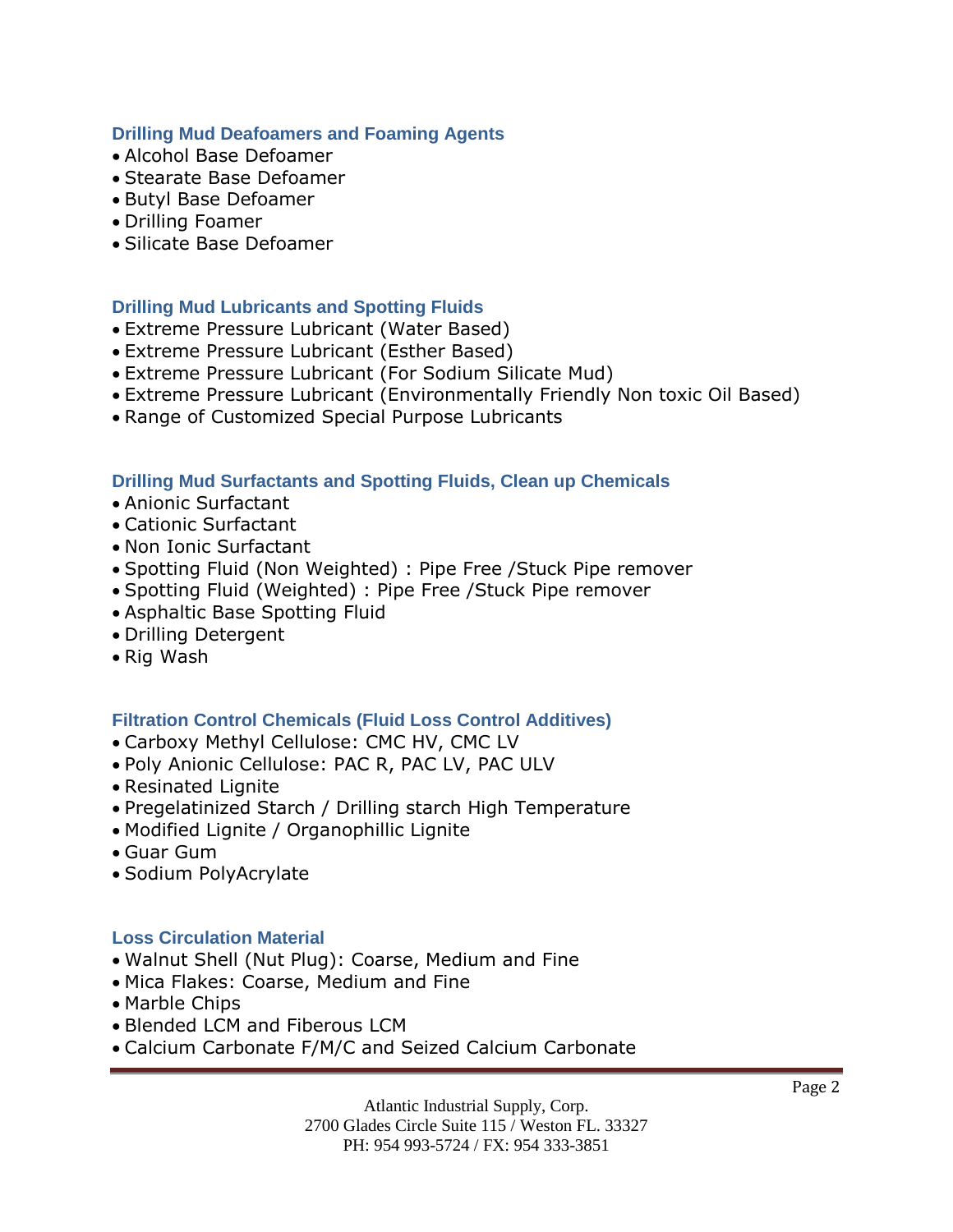- Cotton Seed Hull
- Cellophane Flakes
- Total Seal F/M/C

## **Drilling Polymers**

- Partially Hydrolyzed Poly Acryl amide (PHPA): Liquid
- Partially Hydrolyzed Poly Acryl amide (PHPA): Powdered
- Cloud Point Glycol:High Medium and Low Cloud Point Glycol
- Xanthum Gum
- Hydro Ethyl Cellulose (HEC)
- Sodium Polyacrylate
- Synergistic Polymer

## **Viscosifiers**

- Bentonite Extender API/OCMA
- Carboxy Methyl Cellulose (CMC)
- Poly Anionic Cellulose (PAC)
- Drilling Starch
- Guar Gum
- Attapulgite Clay (Salt Water Clay)
- Organophilic Clay
- Xanthum Gum (XC Polymer)
- Drilling Polymer

### **Emulsifiers for Water based and Oil Based Systems**

- Primary Emulsifier
- Secondary Emulsifier

### **Corrosion Inhibitors and Scavengers and Biocides**

- Corrosion Inhibitor for Oil Line
- Corrosion Inhibitor for Gas Line
- Oxygen Scavenger
- Zinc carbonte (H2S Scavenger)
- Biocide (Amine type and Aldehyde Type and Ammonium Type)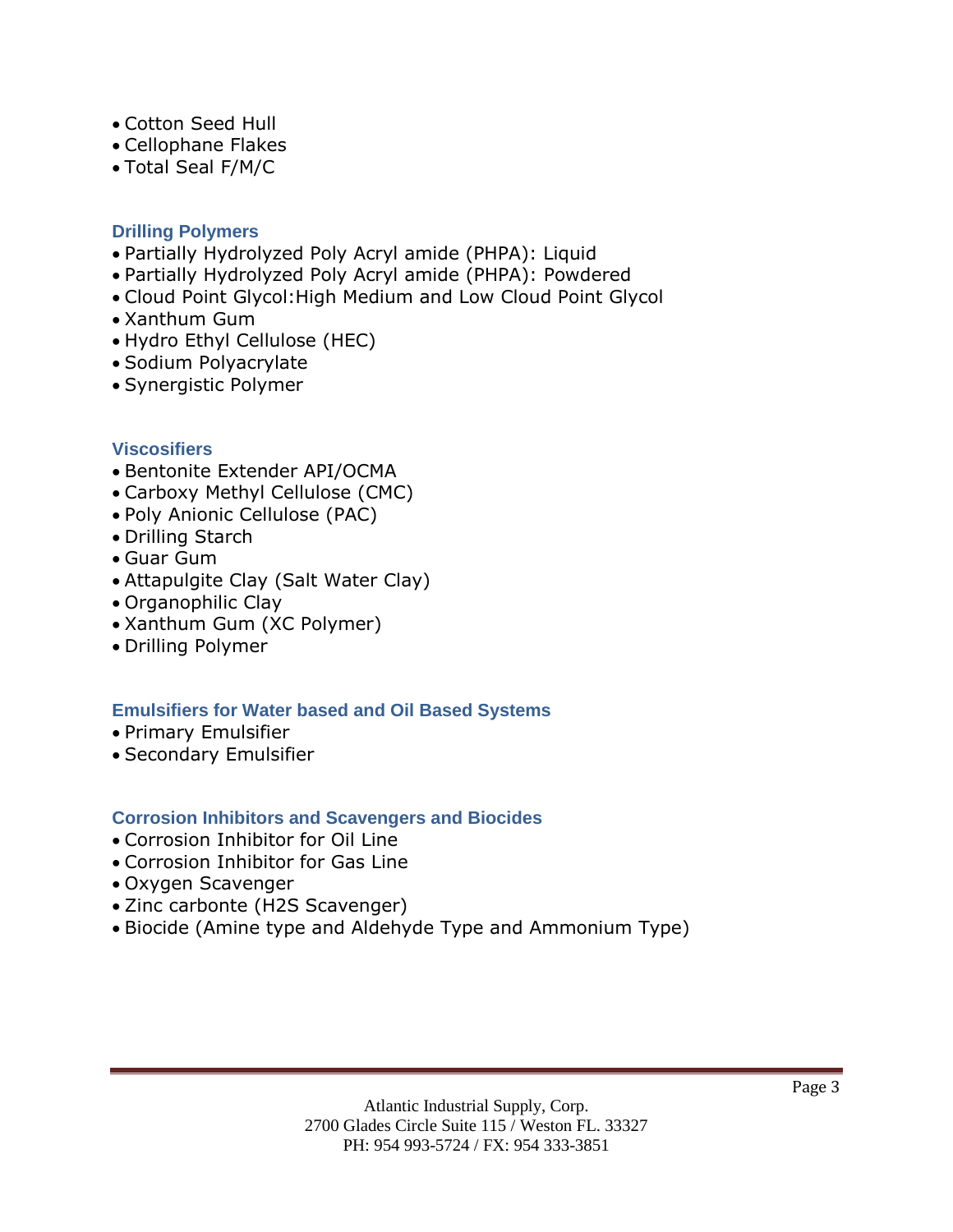## **Oil Based Systems and Products**

- Amine Treated Lignite
- Asphaltic resin
- Emulsifiers: Primary and Secondary
- Organic Surfactant Emulsifier
- Organophillic Clay, Organophilic Lignite

## **Weight Materials**

- Bentonite API/OCMA
- Barite API / OCMA
- Calcium Carbonate: Fine /Medium /Coarse and Seized Calcium carbonate
- Ground Marble Chips
- Hematite
- Attapulgite Clay

### **Commercial Chemicals: Stocked and Traded**

- Potassium Chloride (KCL)
- Calcium Chloride
- Salt: Sodium Chloride
- Lime:Calcium Hydroxide
- Potassium Sulphate
- Sodium Bi-Carbonate
- Potassium Hydroxide (KOH)
- SAPP
- Caustic Soda
- Soda Ash
- Soda Bi-Carbonate
- Citric Acid

## **Adhesives and Sealant**

- Epoxy Based Sealents
- Thermo Setting Adhesives
- Cold Setting Adhesives
- Phenolic resins and other modified Resins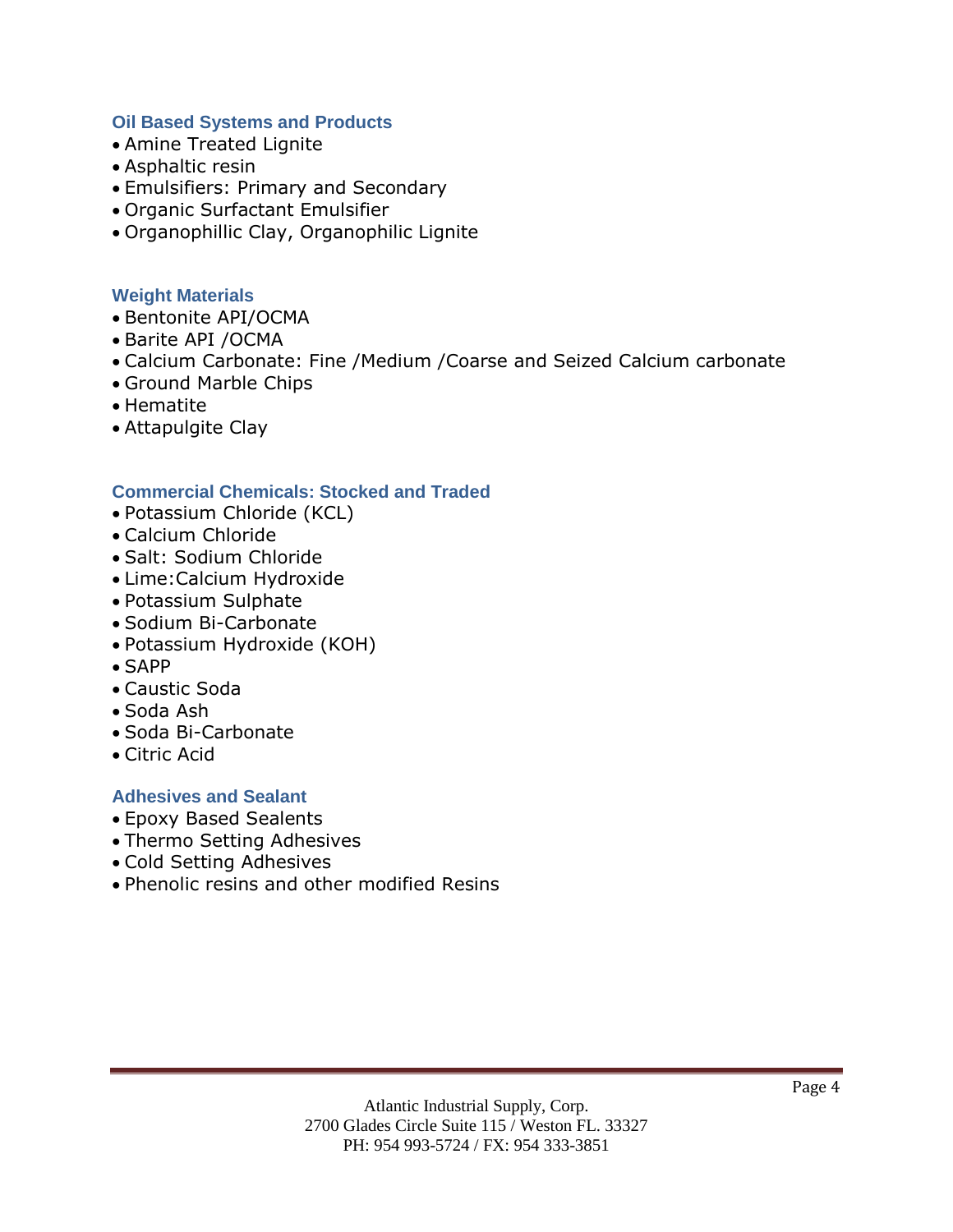#### **Commercial Chemicals**

Full range of Commercial and other chemicals as required by the Oil Drilling and Exploration Industry is available with us please enquire for List and specifications.

## **Complete List of Chemicals A – Z**

| A                                                    |
|------------------------------------------------------|
| Acacia Gum                                           |
| Acetic Acid 56%                                      |
| Acetic Acid, Glacial                                 |
| Acetic Anhydride                                     |
| Acetone                                              |
| <b>Acetyl Salicylic Acid</b>                         |
| <b>Activated Alumina</b>                             |
| <b>Activated Carbon</b>                              |
| Adipic Acid                                          |
| Alkyl Bromide                                        |
| Alkyl dimethyl benzyl ammonium chloride              |
| Alkyl Ether Sulfate                                  |
| Alkyl Phenol Ethoxylate                              |
| Alkylaryl Sulfonate                                  |
| Alkylpolyglucoside                                   |
| <b>Allyl Alcohol</b>                                 |
| Alpha Methyl Styrene                                 |
| Alpha Olefin Sulfonate                               |
| Alum                                                 |
| Aluminium Hydroxide                                  |
| Aluminium Oxide                                      |
| Aluminium Sulfate                                    |
| Aluminum - Potassium Sulfate                         |
| Aluminum Chloride                                    |
| Aluminum Chlorohydrate                               |
| Aluminum Powder                                      |
| Aluminum Stearate                                    |
| Aluminum Sulfate                                     |
| Aluminum Sulfate 15.8%/17% min                       |
| Aluminum Sulfate17% min                              |
| Amino Acid (with Chloride and without Chloride form) |
| Amino Acid Ca-10                                     |
| Amino Acid Cu-10                                     |
| Amino Acid Fe-10                                     |
| Amino Acid Mg-6                                      |
| Amino Acid Mn-10                                     |
| Amino Acid Zn-10                                     |
| Amino Methyl Propanol (AMP)                          |
| 6-Aminopurine (Adenine)                              |
| Amino Tri (Methylenephosphonic Acid) ATMP            |

| Amino Trimethylene Phosphonic Acid (phosphonate) |
|--------------------------------------------------|
| Aminoacetic Acid                                 |
| Aminoethylethanolamine                           |
| Aminoethylpiperazine                             |
| Ammonia                                          |
| Ammonia Anhydrous                                |
| Ammonium Acetate                                 |
| Ammonium Bicarbonate                             |
| Ammonium Bicarbonate Fertilizer Grade            |
| Ammonium Bicarbonate Food Grade, Tech Grade      |
| Ammonium Bichromate                              |
| Ammonium Biflouride                              |
| Ammonium Carbonate                               |
| Ammonium Chloride                                |
| Ammonium Citrate                                 |
| Ammonium Hydroxide                               |
| Ammonium Lauryl Ether Sulfate                    |
| Ammonium Lauryl Sulfate                          |
| Ammonium Molybdate                               |
| Ammonium Persulfate                              |
| Ammonium Polyphosphates (flame retardant)        |
| Ammonium Sulfate (tech and Agri grade)           |
| Ammonium Thiocyanate                             |
| Ammonium Thiosulfate                             |
| Amyl Acetate                                     |
| Amyl Alcohol                                     |
| Á-Naphthaleneacetic acid (NAA)                   |
| Â-Naphthoxyacetic acid (BNOA)                    |
| Anhydrous & Crystals                             |
| Aniline Oil                                      |
| Antimony Pentoxide Colloidal                     |
| <b>Antimony Trioxide</b>                         |
| <b>Antimony Trioxide Concentrate</b>             |
| <b>Antimony Trioxide Masterbatches</b>           |
| <b>Antimony Trioxide Powder</b>                  |
| Antioxidants                                     |
| Apricot Kernel Oil                               |
| Aqua Ammonia                                     |
| Ascorbic Acid                                    |
| Aspertame                                        |
| Aspirin                                          |
| Avocado Oil                                      |
| R                                                |
| Barium Carbonate                                 |
| Barium Chloride                                  |
|                                                  |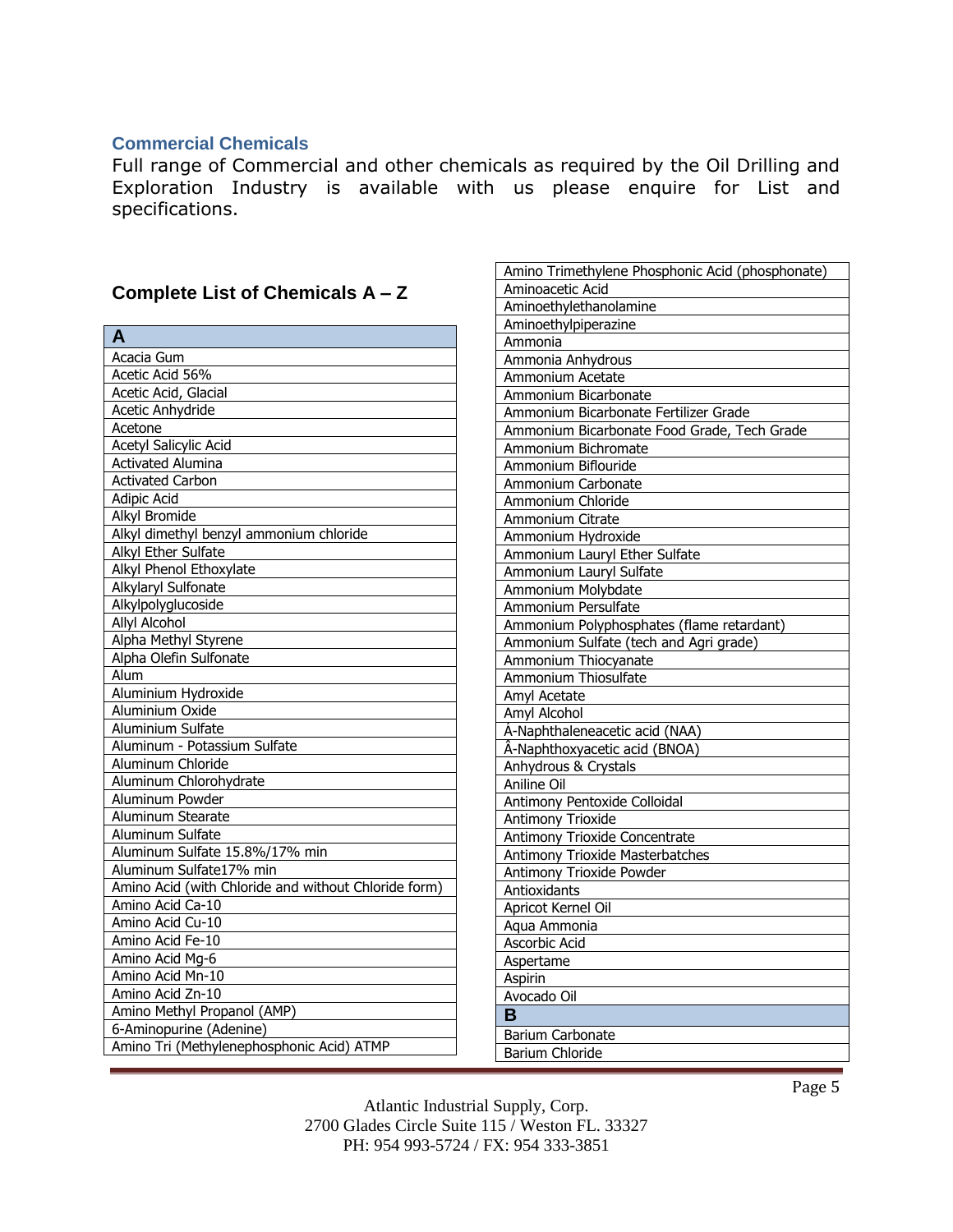| <b>Barium Nitrate</b>                               | Calcium Oxide                            |
|-----------------------------------------------------|------------------------------------------|
| <b>Barium Sulfate</b>                               | Calcium Peroxide                         |
| Bentonite - Drilling Clay Gel                       | Calcium Propionate                       |
| <b>Bentonite Clay</b>                               | Calcium Pyrophosphate                    |
| Benzene                                             | Calcium Stearate                         |
| Benzene Sulfonic Acid (DDBSA/LABSA)                 | Calcium Sulfate                          |
| 1,2,3 Benzotriazole                                 | Camphor USP                              |
| Benzoyl Chloride                                    | Canola Oil                               |
| Benzoyl Peroxide                                    | Capric Acid                              |
| Benzyl Alcohol                                      | Caprolactam                              |
| 6-Benzylamino Purine (6-BAP)                        | Carbolic Acid                            |
| Bis HexaMethylenetriamine Penta (Methylene          | Carbon Activated                         |
| Phosphonic Acid) BHMTPMPA                           | Carbon Black                             |
| Bis hexamethylenetriamine Phosphonate               | Carbon Black (N-220 330 550 660)         |
| (Phosphonate)                                       | Carboxy Methyl Cellulose (CMC)           |
| <b>Bis Phenol A</b>                                 | Carboxymethyl Inulin (Phosphonate)       |
| Bisphenol- A (BPA)                                  | Carnauba Wax                             |
| <b>Borax</b>                                        | Carrageenan                              |
| Borax Tech Granular                                 | Casein                                   |
| <b>Boric Acid</b>                                   | Castor Oil                               |
| 1,4 - Butanediol                                    | Castor Oil Industrial Grade              |
| <b>Butyl Acetate</b>                                | Catalyzed Sodium Sulfite                 |
| Butyl Acetate 98/100 %                              | Caustic Potash                           |
| <b>Butyl Acrylate</b>                               | Caustic Potash KOH                       |
| <b>Butyl Alcohol Normal</b>                         | Caustic Soda                             |
| <b>Butyl Diglycol</b>                               | Caustic Soda Beads                       |
| <b>Butyl Glycol</b>                                 | Caustic Soda Flakes/Pearls               |
| Butyl Hydroxybenzoate                               | Caustic Soda Liquid CSL                  |
| <b>Butyl Paraben</b>                                | Caustic Soda Micropearls                 |
| Butylated Hydroxytoluene                            | Cellulose Gel                            |
| <b>Butylene Glycol</b>                              | Cellulose Gum                            |
| Butyrolactone                                       | Cetyl Alcohol                            |
| C                                                   | <b>Chlorinated TSP</b>                   |
| Caffeine                                            | Chlorine Gas                             |
| Caffeine Calcium Hypochlorite                       | Chlormequat Chloride (CCC)               |
| Calcium Acetate                                     | Chlorobenzotrifluoride                   |
| Calcium Ammonium Nitrate Granular Nitrogen 15.5%    | Chloroisocyanurates                      |
| Calcium Ascorbate                                   | Chrome Green                             |
| Calcium Carbonate                                   | Chrome Oxide Green                       |
| Calcium Chloride                                    | Chrome Sulphate Solution, basic          |
| Calcium Chloride Dehydrate74% min /Anhydrate94%     | Chromic Acid                             |
| min                                                 | Citric Acid                              |
| Calcium Citrate                                     | Citric Acid - Anhydrous USP, FCC, Tech   |
| Calcium D - Pantothenate USP                        | Citric Acid - Monohydrate USP, FCC, Tech |
| Calcium Fluoride                                    | Cobalt Carbonate                         |
| Calcium Fumarate                                    | Cobalt Chloride                          |
| Calcium Gluconate                                   | Cobalt Sulfate                           |
| Calcium Hydroxide                                   | Cocamidopropyl Hydroxysultaine           |
| Calcium Hypochlorite                                | Coco Amido Betaine                       |
| Calcium Lactate                                     | Coconut Diethanolamide                   |
| Calcium Lactate Gluconate                           | Coconut Fatty Acids                      |
| Calcium Nitrate                                     | Coconut Oil - Edible No.76               |
| Calcium Nitrate Dehydrate Granular Nitrogen 13.5%   | Coconut Oil - Hydrogenated No.101        |
| Calcium Nitrate Tetrehydrate Crystal Nitrogen 11.5% | Colloidal Silica                         |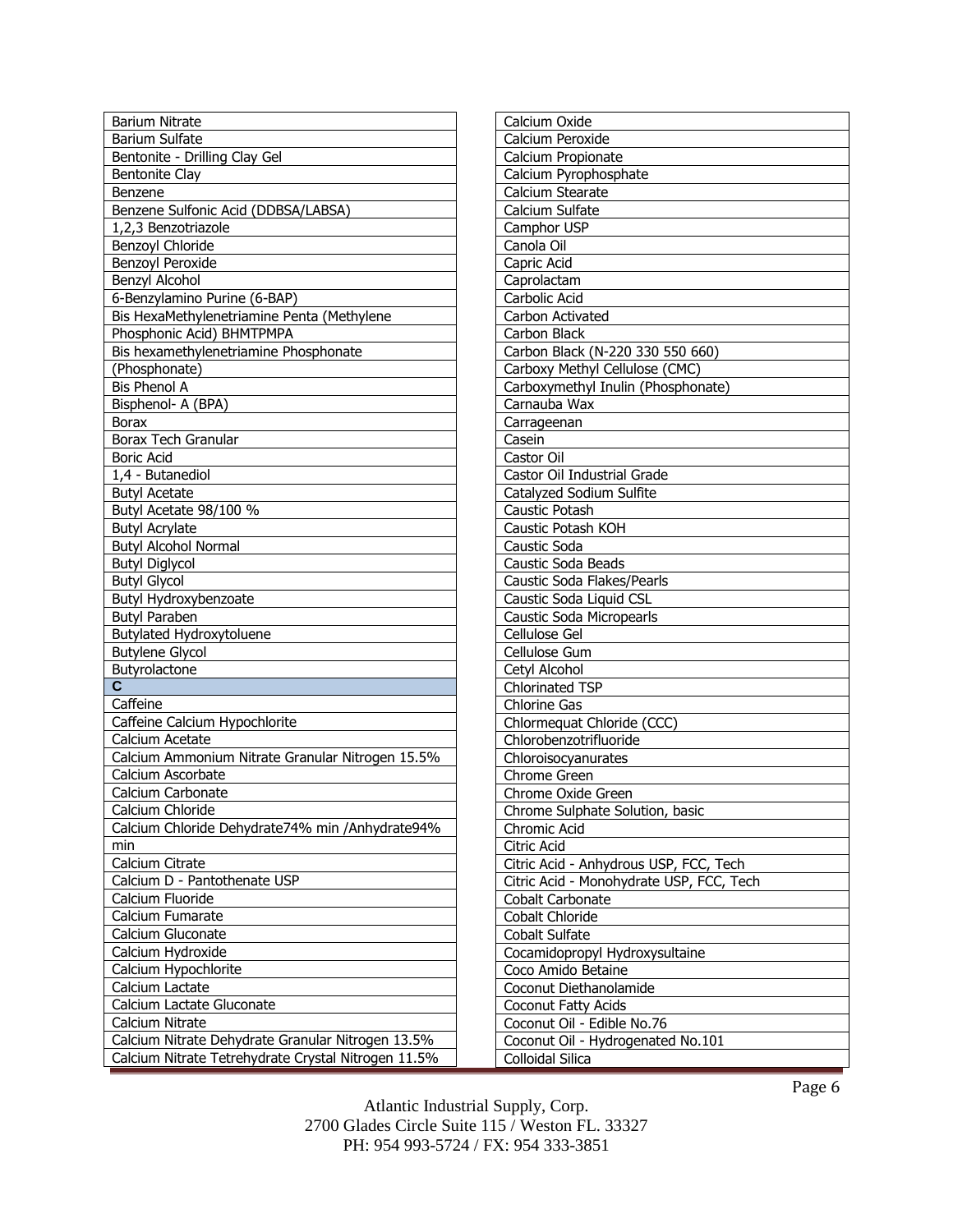| Compound NPK Fertilizer                     | Diglycolamine                           |
|---------------------------------------------|-----------------------------------------|
| Copper Carbonate                            | Diisobutyl Ketone (DIBK)                |
| Copper Chloride                             | Diisobutyl Phthalate                    |
| Copper Cyanide                              | Diisobutyl Phthalate (DIBP)             |
| Copper Oxide                                | Diisodecyl Adipate (DIDA)               |
| Copper Sulfate - NSF - Pesticide Grade      | Diisodecyl Phthalate (DIDP)             |
| Copper Sulfate Feed Grade                   | Diisoheptyl Phthalate (DIHP)            |
| Copper Sulfate Monohydrate                  | Diisononyl Adipate (DINA)               |
| Copper Sulfate Pentahydrate Cu 25%          | Diisononyl Phthalate                    |
| Corn Oil - Refined                          | Diisononyl Phthalate (DINP)             |
| <b>Corn Sweeteners</b>                      | Diisooctyl Adipate (DIOA)               |
| Cresole                                     | Diisooctyl Phthalate (DIOP)             |
| Crude Coconut Oil                           | Diisopropanolamine                      |
| Crude Glycerine                             | Diisopropylamine                        |
| Cyanide                                     | Diisopropylaminoethanol                 |
| Cyclohexane                                 | Dimethyl Formamide (DMF)                |
| Cyclohexanol                                | Dimethyl Phthalate (DMP)                |
| Cyclohexanone                               | Dimethyl Suffoxide (DMSO)               |
| Cyclohexylamine                             | Dimethylacetamide                       |
| Cyclopentanone                              | Dimethylamino - 2 - P                   |
| D                                           | Dimethylaminoethanol (DMAE)             |
| D - Panthenol                               | Dimethylaminopropylamino                |
| DADMAC (Dialkyl dimethyl ammonium chloride) | Dimethylethanolamine                    |
| <b>DB</b> Acetate                           | Dimethylisopropylamine (DMIPA)          |
| <b>DDBSA</b>                                | Dimethylketone                          |
| Decyl Alcohol                               | Dimethylterephthalate DMT               |
| Denatured Alcohol Solvent                   | Dioctyl Adipate (DOA)                   |
| Dextrin                                     | Dioctyl dimethyl ammonium chloride      |
| Dextrose                                    | Dioctyl Phthalate (DOP)                 |
| Di - N - Butylamine                         | Dioctyl Terephthalate (DOTP)            |
| Diacetone Acrylamide                        | Dioctylphthalate DOP                    |
| Diacetone Alcohol                           | Dipalmitoylethyl                        |
| Dialkyl Ammonium Chlorides                  | Dipotassium Phosphate                   |
| Diallyl Phthalate                           | Dipotassium Phosphate 0-40-53           |
| Diaminozide                                 | Dipropyl Heptyl Phthalate (DPHP)        |
| Diammonium Phosphate                        | Dipropylene Glycol                      |
| Diammonium Phosphate 21-53-0                | Dipropylene Glycol - Industrial Grade   |
| Diamylamine                                 | Dipropylene Glycol - Low Odor           |
| Diatomaceous Earth                          | Dipropylene Glycol DPG                  |
| Dibutyl Phthalate                           | Disodium Cocopolyglucose Citrate        |
| Dibutylaminoethanol                         | Disodium Cocopolyglucose Sulfosuccinate |
| Dicalcium EDTA                              | Disodium EDTA                           |
| Dicalcium Phosphate                         | Disodium Phosphate                      |
| Dicetyldimonium Chloride                    | Disodium Phosphate Anhydrous            |
| Dicyandiamide                               | <b>Distilled Monoglycerides</b>         |
| Didecyl dimethyl ammonium chloride          | <b>Disulfonated Phenols</b>             |
| Diethanolamine                              | Ditridecyl Adipate (DTDA)               |
| Diethyl Phthalate (DEP)                     | Ditridecyl Phthalate (DTDP)             |
| Diethylamine                                | Diundecyl Phthalate (DUP)               |
| Diethylaminoethanol                         | D-Limonene                              |
| Diethylaminopropylamine (DEAPA)             | Dodecylbenzene Sulfonic Acid (DDBSA)    |
| Diethylene Glycol (DEG)                     | DPTA-Fe11                               |
| Diethylethanolamine                         | Е                                       |
| Diglycerides                                | EcoSolv® Dry Cleaning Fluid             |

Page 7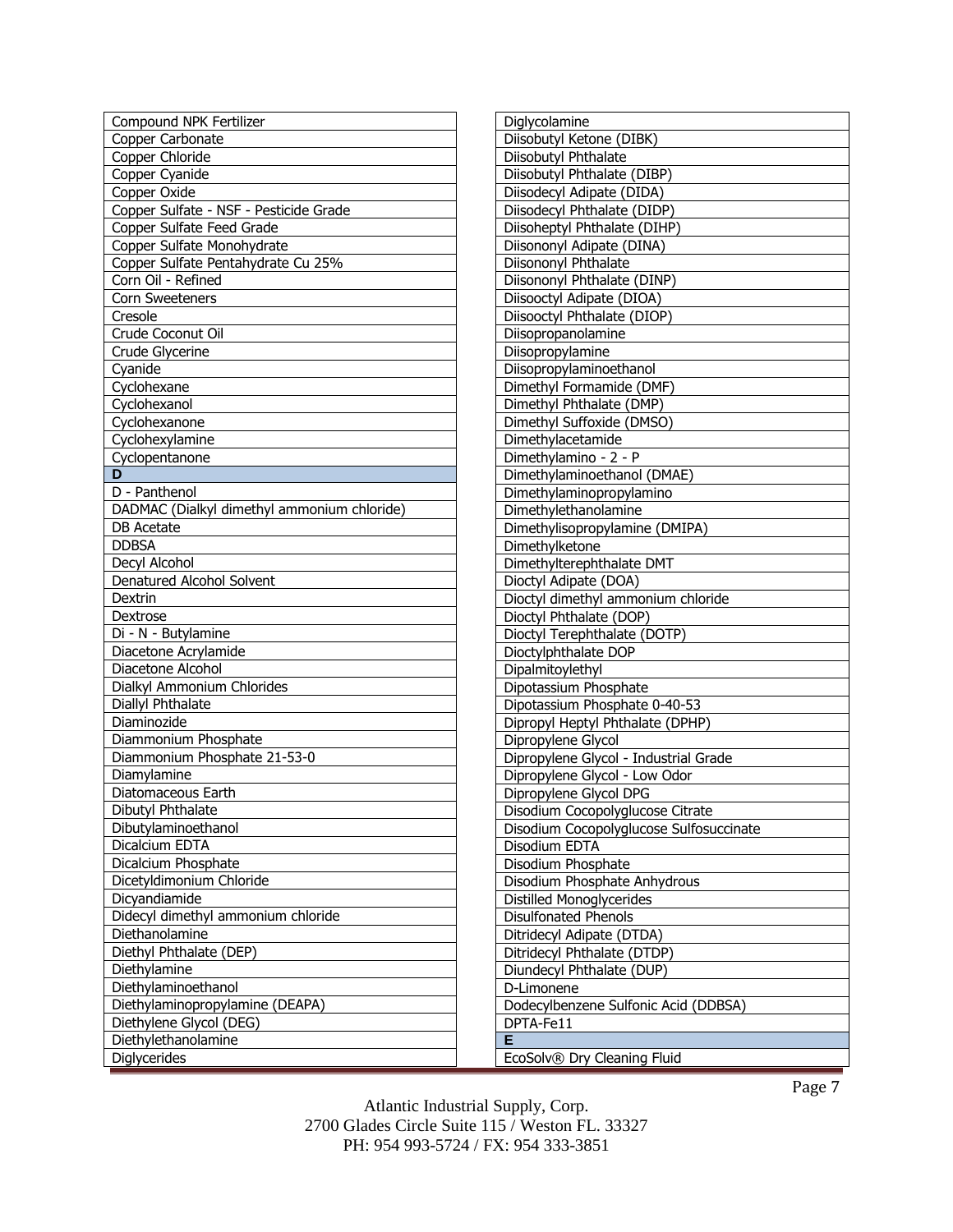| EDDHA-Fe-6 (Ortho-Ortho Fe content: 3.0-4.8%,      | 2              |
|----------------------------------------------------|----------------|
| powder and granular form)                          | E              |
| Edible Coconut Oil                                 | E)             |
| <b>EDTA Acid</b>                                   | F              |
| EDTA Sodium Salts                                  | F.             |
| EDTA-Ca-10                                         | F <sub>0</sub> |
| EDTA-Cu-15                                         | F              |
| EDTA-Fe-13                                         | F              |
| EDTA-Mg-6                                          | F <sub>0</sub> |
| EDTA-Mn-13                                         | F <sub>0</sub> |
| EDTA-Na2.2H2O                                      | F              |
| EDTA-Na4.4H2O                                      | F              |
| EDTA-Zn-15                                         | F              |
| <b>Emamectin Benzoate</b>                          | F <sub>0</sub> |
| Epichlorohydrin                                    | F              |
| <b>Epoxy Resins</b>                                | F <sub>0</sub> |
| Epsom Salt                                         | Fi             |
| Erythitol FCC                                      | F              |
| Erythorbic Acid/Esters                             | F              |
| Erythritol                                         | F              |
| <b>Ester Gums</b>                                  | F              |
| Ethanol                                            | F              |
| <b>Ethanol Denatured</b>                           | F              |
| Ethanole                                           | F              |
| Ethephon                                           | F <sub>0</sub> |
| <b>Ethoxylated Alcohols</b>                        | F              |
| Ethoxylated Alkanolamides                          | F <sub>0</sub> |
| <b>Ethoxylated Fatty Acid</b>                      | C              |
| <b>Ethoxylated Fatty Esters</b>                    | F <sub>0</sub> |
| Ethoxylated Sorbitan Fatty Acid Esters             | F              |
| Ethoxylates                                        | F              |
| Ethyl 3 - Ethoxypropionate                         | F              |
| Ethyl Acetate                                      | F              |
| Ethyl Benzene                                      | 6              |
| Ethyl Hydroxybenzoate                              | G              |
| <b>Ethyl Lactate</b>                               | G              |
| Ethyl Paraben                                      | G              |
| <b>Ethyl Propionate</b>                            | G              |
| <b>Ethyl Silicat</b>                               | G              |
| Ethyl Vanillin                                     | G              |
| Ethylacetate 98/100 %                              | G              |
| Ethylaminoethanol                                  | G              |
| Ethylbenzene                                       | G              |
| Ethylene Carbonate                                 | G              |
| Ethylene Dichloride EDC                            | G              |
| Ethylene Glycol                                    | G              |
| Ethylene Glycol - Industrial Grade                 | G              |
| Ethylene Glycol Diacetate (EGDA)                   | G              |
| Ethyleneamine                                      | G              |
| Ethylenediamine tetraacitic acid - EDTA Acid       | G              |
| Ethylenediaminetetra Acetic Acid 99% Powder (EDTA) | G              |
| Ethylenediaminetetra Acetic Acid 99% Powder (EDTA) | G              |
| 2 - Ethyl Hexanol                                  | G              |
| 2 - Ethylhexanol 2-EH                              | G              |

| 2 - Ethyl Hexyl Acetate                      |
|----------------------------------------------|
| Ethylmethylamine                             |
| Expandable Polystyrene EPS                   |
| F                                            |
| Fabric Softner Base                          |
| <b>Fatty Acids</b>                           |
| Fatty Alcohol Ethoxylate (FAE)               |
| <b>Fatty Alcohols</b>                        |
| Ferric Chloride                              |
| <b>Ferric Nitrate</b>                        |
| Ferric Sulfate                               |
| Ferrous Chloride                             |
| Ferrous Fumarate                             |
| Ferrous Gluconate                            |
| Ferrous Sulfate                              |
| Ferrous sulfate Monohydrate Fe 30%           |
| <b>Filter Aids</b>                           |
| <b>Flame Retardants</b>                      |
| Fluoboric Acid                               |
| Fluorescent Brightener VBL                   |
| Forchlorfenuron (CPPU)                       |
| Formaldehyde                                 |
| Formalin                                     |
| Formamide                                    |
| Formic Acid                                  |
| Formic Acid 85% 90% min                      |
| Fossil Chemicals (Oil and Gas Well Finishing |
| Chemicals)                                   |
| <b>Fulvic Acid</b>                           |
| <b>Fumed Silica ORISIL</b>                   |
| Fumeric Acid (Tech/FCC)                      |
| Furfural                                     |
| Furfuryl Alcohol                             |
| 6-Furfurylaminopurine (Kinetin)              |
| G                                            |
| GA <sub>3</sub>                              |
| GA4                                          |
| $GA4+7$                                      |
| <b>Glacial Acetic Acid</b>                   |
| Gluconic Acid                                |
| Glucono - Delta - Lactone (GDL)              |
| Glutamic Acid                                |
| Glutaraldehyde                               |
| Glycerin                                     |
| Glycerine (Tech, USP, Kosher)                |
| Glycerol                                     |
| Glycerol Monooleate                          |
| Glycerol Monostearate                        |
| Glycinate                                    |
| Glycine                                      |
| Glycol Ether DB                              |
| Glycol Ether DE                              |
| Glycol Ether DM                              |
| <b>Glycol Ether DPM</b>                      |
|                                              |

Page 8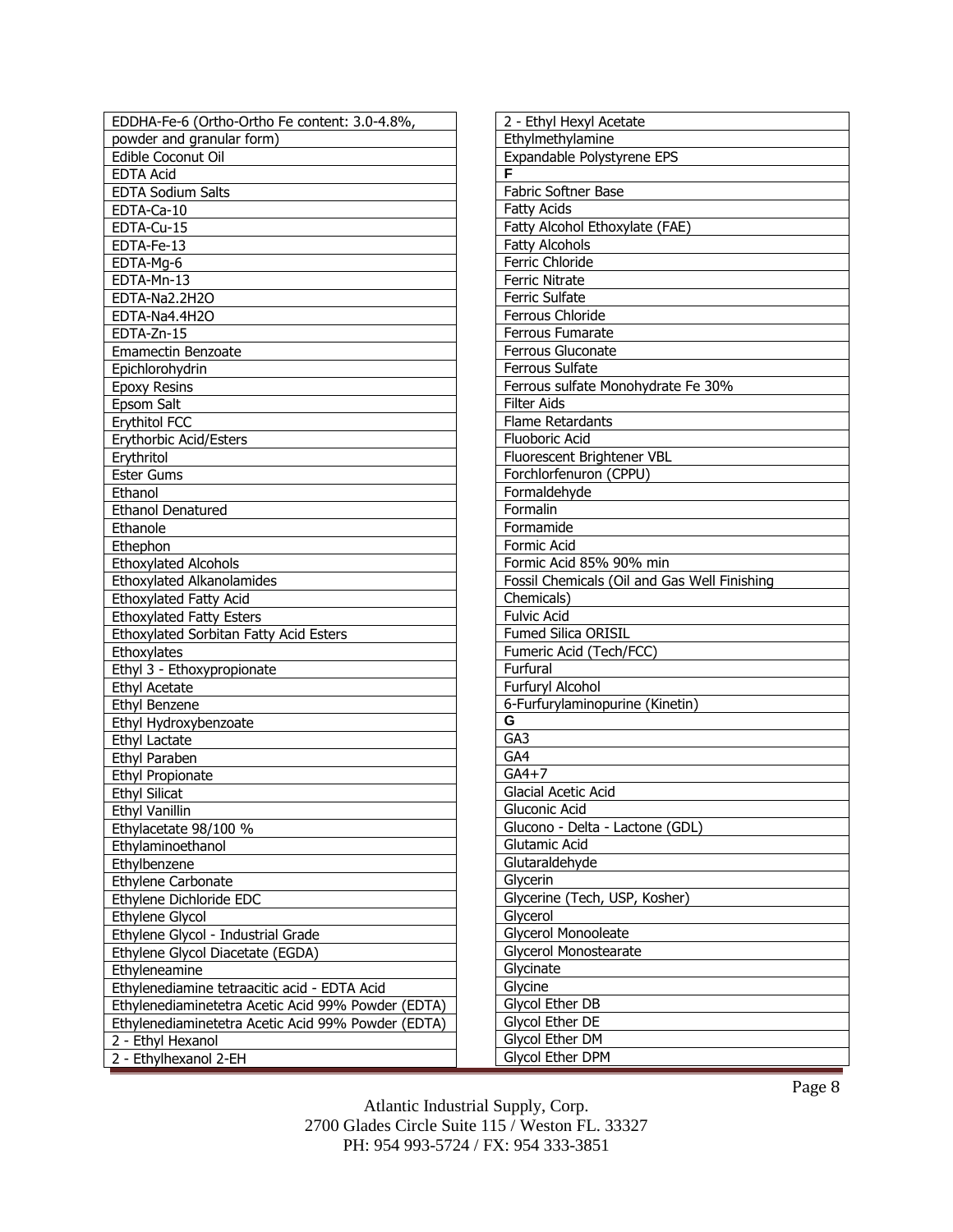| <b>Glycol Ether DPNB</b>                   | Isoprop         |
|--------------------------------------------|-----------------|
| Glycol Ether DPNP                          | Isoprop         |
| Glycol Ether EB                            | Isoprop         |
| <b>Glycol Ether EE</b>                     | Isoprop         |
| <b>Glycol Ether PM</b>                     | Isoprop         |
| <b>Glycol Ether PNB</b>                    | Isoprop         |
| Glycol Ether PNP                           | Isoprop         |
| Glycol Ether PTB                           | Isostear        |
| Glycol Ether TPM                           | Itaconic        |
| <b>Glycol Ethers Acetates</b>              | K               |
| Glyoxal                                    | Kerosen         |
| Gold Cyanide                               | Ketones         |
| Guar                                       | <b>KMAC C</b>   |
| Guar Gum                                   | L.              |
| Gum Rosin WW Grade                         | Lacquer         |
| н                                          | Lactic A        |
| HALS-Hindered Amine Light Stabilizers      | Lactose         |
| HDPE - High Density Polyethylene           | Lauric D        |
| Heptane                                    | Lauryl A        |
| Hexamethylene Tetramine (Hexamine)         | $LDPE -$        |
| Hexamine                                   | Lead Flu        |
| Hexane                                     | Lead Ox         |
| Hexylene Glycol                            | Lecithin        |
| High Density Polyethylene HDPE             | Light St        |
| <b>High Purity Alumina</b>                 | Ligno St        |
| Humic Acid granular and powder             | Lime (H         |
| Hydrazine                                  | Linear A        |
| Hydrochloric Acid (HCL)                    | Linear A        |
| Hydrofluorocarbon                          | Linear A        |
| Hydrofluosilicic Acid                      | Linear L        |
| Hydrogen Peroxide                          | Linseed         |
| Hydrogen Peroxide 35%                      | Linseed         |
| Hydrogen Peroxide 50%                      | Linseed         |
| <b>Hydrogenated Coconut Oil</b>            | Liposon         |
| <b>Hydroginated Castor Oil</b>             | Litharge        |
| Hydroquinone                               | Lithium         |
| Hydrotropes                                | Lithium         |
| 1-Hydroxyethylidene-1, 1-Diphosphonic Acid | Lithium         |
| Hydroxyethymonium Methosulfate             | Lithoph         |
| Hypophosphorous Acid                       | Lithophe        |
|                                            | Locust <b>F</b> |
| Imidazolines                               | Low De          |
| 3-Indolacetic Acid (IAA)                   | M               |
| 3-indole butyric acid (IBA)                | Magnes          |
| <b>Iodic Acid</b>                          | Magnes          |
| Irion Oxide Red/Yellow/Black/Green         | Magnes          |
| Isobutanol IBA                             | Magnes          |
| <b>Isobutyl Acetate</b>                    | Magnes          |
| <b>Isobutyl Alcohol</b>                    | Magnes          |
| Isobutyl Isobutyrate (IBIB)                | Magnes          |
| Isocyanuric Acid                           | Magnes          |
| Iso-Hexane                                 | Magnes          |
| Isophorone                                 | Magnes          |
| Isophthalic Acid                           | Magnes          |

| Isopropoxypropylamine (IPOPA)<br>Isopropyl Acetate<br>Isopropyl Alcohol<br>Isopropyl Alcohol 99%<br>Isopropylamines<br>Isopropylaminoethanol, Mixed<br><b>Isostearic Acid</b><br><b>Itaconic Acid</b><br>K<br>Kerosene<br>Ketones |
|-----------------------------------------------------------------------------------------------------------------------------------------------------------------------------------------------------------------------------------|
|                                                                                                                                                                                                                                   |
|                                                                                                                                                                                                                                   |
|                                                                                                                                                                                                                                   |
|                                                                                                                                                                                                                                   |
|                                                                                                                                                                                                                                   |
|                                                                                                                                                                                                                                   |
|                                                                                                                                                                                                                                   |
|                                                                                                                                                                                                                                   |
|                                                                                                                                                                                                                                   |
|                                                                                                                                                                                                                                   |
|                                                                                                                                                                                                                                   |
| <b>KMAC Oil and Gas Drilling Chemical</b>                                                                                                                                                                                         |
| L                                                                                                                                                                                                                                 |
| Lacquer Diluent                                                                                                                                                                                                                   |
| Lactic Acid                                                                                                                                                                                                                       |
| Lactose                                                                                                                                                                                                                           |
| Lauric Diethanolamide                                                                                                                                                                                                             |
| Lauryl Alcohol                                                                                                                                                                                                                    |
| LDPE - Low Density Polyethylene                                                                                                                                                                                                   |
| Lead Fluoborate                                                                                                                                                                                                                   |
| Lead Oxide                                                                                                                                                                                                                        |
| Lecithin                                                                                                                                                                                                                          |
| <b>Light Stabilizers</b>                                                                                                                                                                                                          |
| Ligno Sulfonate                                                                                                                                                                                                                   |
| Lime (Hydrated)                                                                                                                                                                                                                   |
| Linear Alkyl Benzene (LAB)                                                                                                                                                                                                        |
| Linear Alkylbenzene (LAB)                                                                                                                                                                                                         |
| Linear Alpha Olefins (LOA)                                                                                                                                                                                                        |
| Linear Low Density Polyethylene LLDPE                                                                                                                                                                                             |
| Linseed Oil - Boiled                                                                                                                                                                                                              |
| Linseed Oil - Raw                                                                                                                                                                                                                 |
| Linseed Oil - Refined                                                                                                                                                                                                             |
| Liposomes                                                                                                                                                                                                                         |
| Litharge                                                                                                                                                                                                                          |
| Lithium Carbonate                                                                                                                                                                                                                 |
| Lithium Compounds                                                                                                                                                                                                                 |
| Lithium Hydroxide                                                                                                                                                                                                                 |
| Lithophone                                                                                                                                                                                                                        |
| Lithophone 28%-30%/30% min                                                                                                                                                                                                        |
| Locust Bean Gum                                                                                                                                                                                                                   |
| Low Density Polyethylene LDPE                                                                                                                                                                                                     |
| M                                                                                                                                                                                                                                 |
| Magnesium Ascorbyl Phosphate                                                                                                                                                                                                      |
| Magnesium Carbonate                                                                                                                                                                                                               |
| Magnesium Carbonate Light                                                                                                                                                                                                         |
| Magnesium Chloride                                                                                                                                                                                                                |
| Magnesium Citrate                                                                                                                                                                                                                 |
| Magnesium Hydroxide                                                                                                                                                                                                               |
| Magnesium Lactate                                                                                                                                                                                                                 |
| Magnesium Nitrate                                                                                                                                                                                                                 |
| Magnesium Nitrate Crystal                                                                                                                                                                                                         |
| Magnesium Oxide                                                                                                                                                                                                                   |
| Magnesium Phosphate                                                                                                                                                                                                               |

Page 9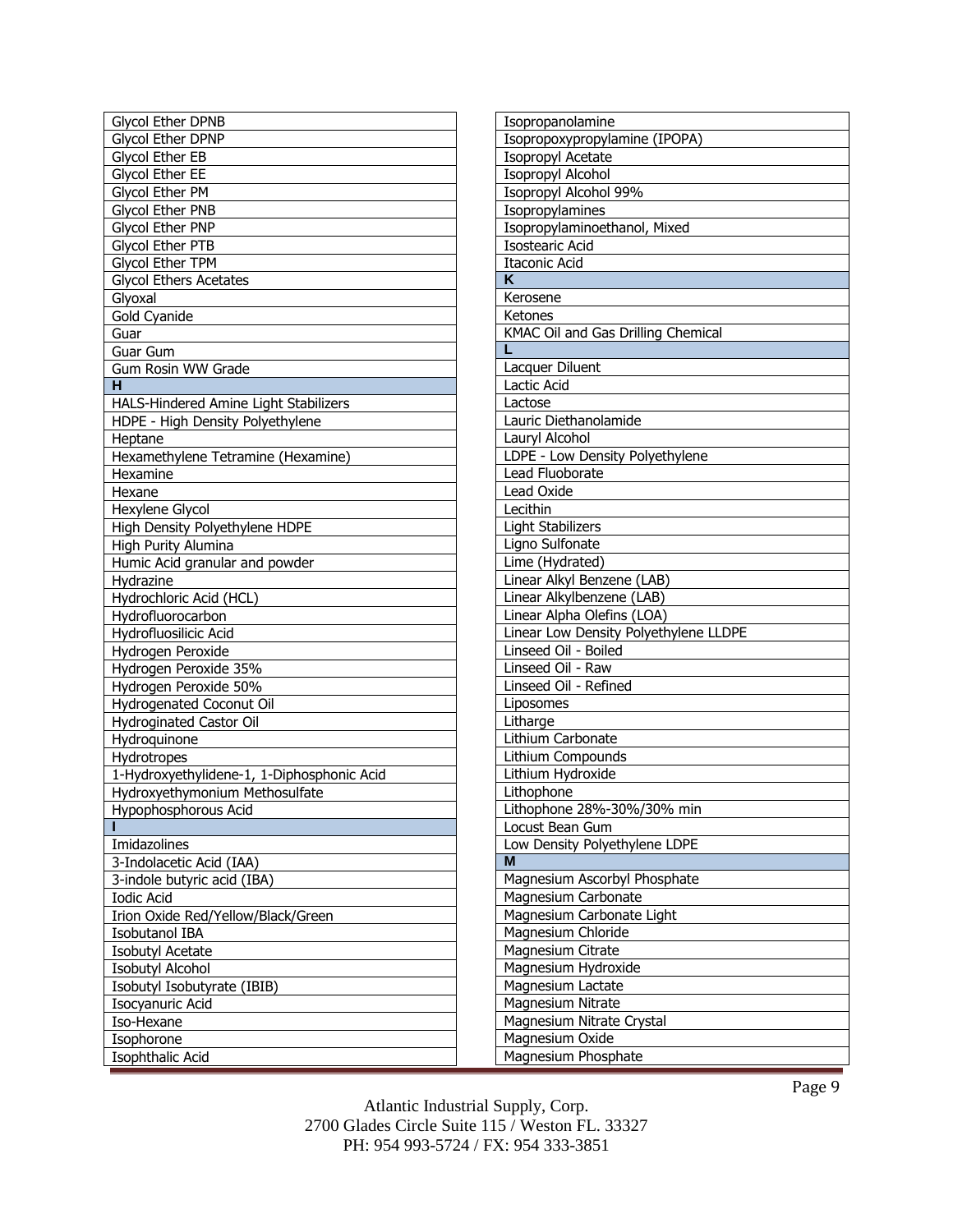| <b>Magnesium Stearate</b>                             | Mono Calcium Phosphate                                                                      |
|-------------------------------------------------------|---------------------------------------------------------------------------------------------|
| Magnesium Sulfate Anhydrate MGO 33%                   | Mono Calcium Phosphate (MCP)                                                                |
| Magnesium Sulfate Heptahydrate MGO 16%                | Mono - N - Butylamine                                                                       |
| Magnesium Sulfate Monohydrate MGO 25%                 | Mono Potassium Phosphate                                                                    |
| Maleic Acid                                           | Mono Potassium Phosphate 0-30-20 liquid and 0-58-                                           |
| Maleic Anhydride (Molten/Briquettes)                  | 38 crystal                                                                                  |
| Malic Acid (Tech/FCC)                                 | Mono Potassium Phosphate 0-52-34                                                            |
| Maltodextrin                                          | Mono Potassium Phosphate (MKP)                                                              |
| Manganese Carbonate                                   | Mono Sodium Phosphate                                                                       |
| Manganese Sulfate                                     | Mono Sodium Phosphate Anhydrous                                                             |
| Manganese Sulfate Monohydrate MN 31.8%                | Monoamylamine                                                                               |
| Medium Chrome Yellow                                  | Monocalcium Phosphate (MCP)                                                                 |
| <b>MEK Peroxide</b>                                   | Monochlorobenzene                                                                           |
| Melamine                                              | Monochlorotoluene                                                                           |
| Menthos Crystals                                      | Monoethanolamine (MEA)                                                                      |
| Mepiquat Chloride                                     | Monoethanolamine LCI                                                                        |
| Metabisulfites                                        | Monoethylamine 70%                                                                          |
| Methane Sulfonic Acid (MSA)                           | Monoethylene Glycol MEG                                                                     |
| Methanol                                              | Monoisobutyrate                                                                             |
| Methanol pure 99,85 %                                 | Monoisopropanolamine                                                                        |
| Methanol techn. grade                                 | Monoisopropylamine                                                                          |
| Methoxypropylamine                                    | Monomethylaminoethanol                                                                      |
| Methyl Acetate                                        | Monopotassium Phopsphate (MKP)                                                              |
| Methyl Alcohol                                        | MonoPropylene Glycol (MPG)                                                                  |
| Methyl Amyl Ketone (MAK)                              | Monosodium Citrate DAC                                                                      |
| Methyl Chloroform                                     | Monosodium Glutamate                                                                        |
| Methyl Diethanolamine                                 | Monosodium Phosphate                                                                        |
| Methyl Esters                                         | Montan Waxes                                                                                |
| Methyl Ether                                          | Morpholine                                                                                  |
| Methyl Ethyl Ketone (MEK)                             | Mosspar H                                                                                   |
| Methyl Isoamyl Ketone (MIAK)                          | Mosspar M                                                                                   |
| Methyl Isobutyl Ketone (MIBK)                         | <b>MTBE</b>                                                                                 |
| Methyl Methacrylate Monomer                           | Mullite                                                                                     |
| Methyl N - Amyl Ketone (MNAK)                         | N                                                                                           |
| Methyl Paraben                                        | 2-(1-Naphthyl) Acetamide (NAD)                                                              |
| Methyl Propyl Ketone (MPK)                            | n - Butyl Acetate                                                                           |
| Methyl Salicylate                                     | n - Butyl Alcohol                                                                           |
| Methyl Tert Butyl Ether (MTBE)                        | n - Butyl Propionate                                                                        |
| Methylcellulose                                       | n - Butylaminoethanol                                                                       |
| Methylcyclohexane                                     | n - Butyldiethanolamine                                                                     |
| Methyldiethanolamine (MDEA)                           | n - Methyl Pyrrolidone (NMP)                                                                |
| Methylene Chloride                                    | n - Pentane                                                                                 |
| Microcrystalline Wax                                  | n - Propyl Acetate                                                                          |
| Mineral Jelly                                         | n - Propyl Alcohol                                                                          |
| Mineral Oil                                           | n - Propyl Bromide                                                                          |
| Mineral Seal Oil                                      | n - Propyl Propionate                                                                       |
| <b>Mineral Spirits</b>                                | n- Methyl Pyrrolidone                                                                       |
| Mineral Spirits, Low End Point                        | N, N Diethylethanolamine (DEEA)                                                             |
| Mineral Spirits, Odorless<br>Mineral Spirits, Regular | N, N Diethylhydroxylamine (DEHA)<br>NA3T - Metal Precipitant - 2,4,6-Trimercapto-striazine, |
| Modified Corn Starches                                | trisodium salt                                                                              |
| Mold Release Agents                                   | Nan Ya NPEB-400 Epoxy Resin                                                                 |
| Mono Ammonium Phosphate                               | Nan Ya NPEL-127 Epoxy Resin                                                                 |
| Mono Ammonium Phosphate 12-61-0                       | Nan Ya NPEL-128 Epoxy Resin                                                                 |
|                                                       |                                                                                             |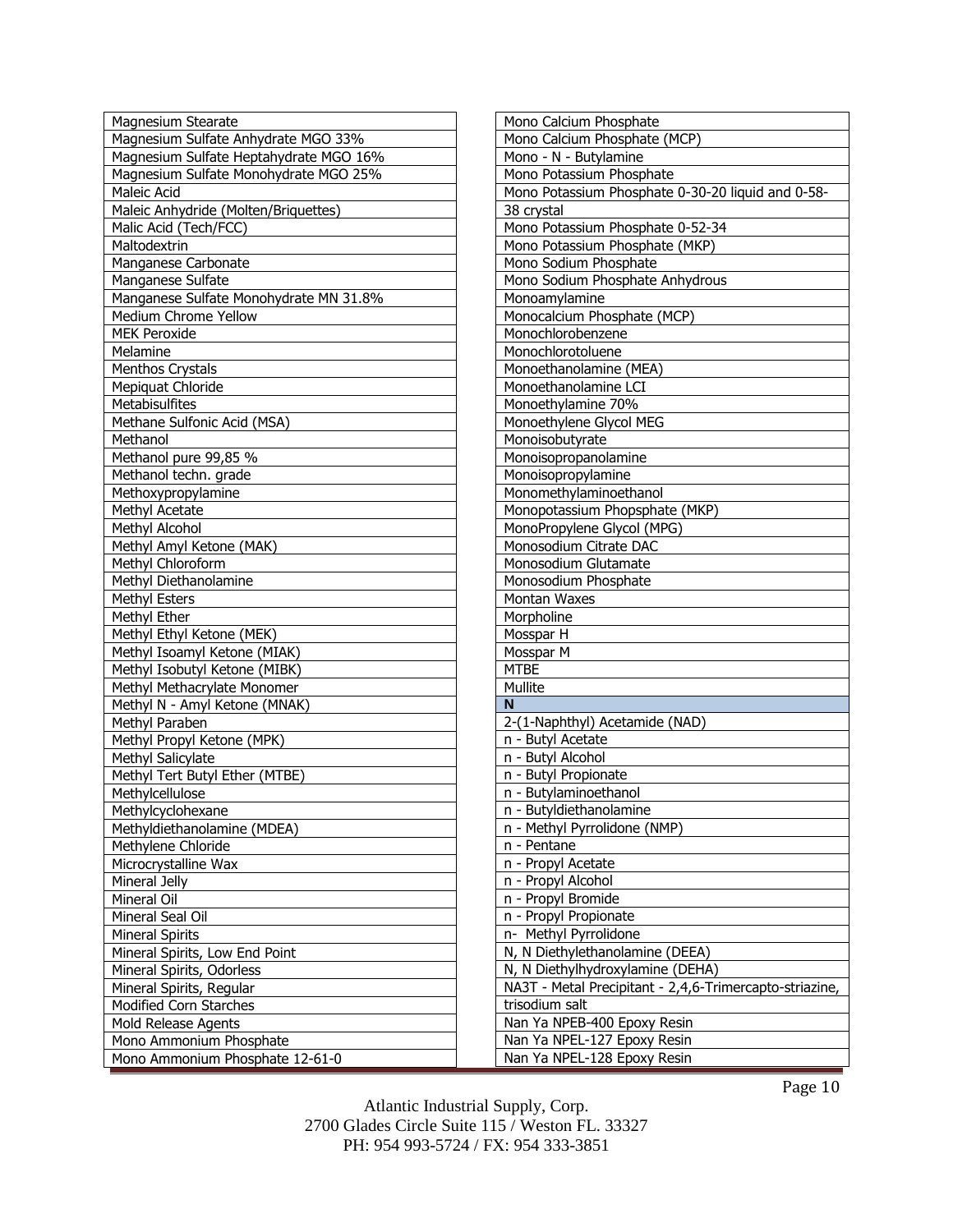| Nan Ya NPEL-134 Epoxy Resin                           | Palm Kernel Oil                                 |
|-------------------------------------------------------|-------------------------------------------------|
| Nan Ya NPES-601 Epoxy Resin                           | Palm Oil                                        |
| Nan Ya NPES-903 Epoxy Resin                           | Palm Oil - Crude                                |
| Nan Ya NPES-903K Epoxy Resin                          | Palm Oil - Refined                              |
| Nan Ya NPPN-638 Epoxy Resin                           | Paradichlorobenzene                             |
| Naphtha                                               | Paraffin Wax                                    |
| Naphthalene Sulfonates                                | Paraformaldehyde                                |
| n-Butanol                                             | Para-Tertiary-Butylphenol PTBP                  |
| n-Butanol NBA                                         | Para-Toluene Sulphonic Acid                     |
| n-Butyl Acetate                                       | Paratoluenesulfonic Acid                        |
| Neo Acid - Trialkylacetic Acid                        | <b>PCBTF</b>                                    |
| Neodene 16                                            | Peanut Oil - Refined                            |
| Nexcoat 795                                           | Pectin                                          |
| Nickel Acetate                                        | Penreco Snow                                    |
| Nickel Carbonate                                      | Pentaerythrithol                                |
| Nickel Chloride                                       | Pentaerythritol 98% min                         |
| Nickel Sulfamate                                      | Perchloroethylene                               |
| Nickel Sulfate                                        | Periodic Acid                                   |
| Nigrosine                                             | Permanent Yellow G                              |
| Nitrate Fertilizers                                   | Peroxymonosulfate                               |
| Nitric Acid                                           | PET - Polyethylene Terephthalate                |
| Nitrilotriacetic Acid                                 | Petrolatum                                      |
| Nitromethane                                          | Phenol                                          |
| Nonyl Phenol Ethoxylat                                | Phenol/USP                                      |
| Novel TDA-9                                           | Phosphate Ester                                 |
| n-Paraffin                                            | Phosphates (STPP, DCP, DKP)                     |
| n-Pentane                                             | Phosphinocarboxylic Acid                        |
| 100% Soluble NPK+TE                                   | Phosphonates/Polymers - Water Treatment line of |
| n-Propanol                                            | products                                        |
| n-Propyl Acetate                                      | Phosphonocarboxylic Acid                        |
| n-Tert Butyl Acrylamide                               | Phosphoric Acid                                 |
| $\mathbf{o}$                                          | Phosphoric Acid 75-85%                          |
| Octyl Phenol Ethoxylates                              | Phosphoric Acid 85%                             |
| Octyldecyl dimethyl ammonium chloride                 | Phosphoric Anhydride                            |
| <b>Odorless Mineral Spirits (OMS)</b>                 | Phosphorous Acid 98.5%                          |
| Oil & Gas Clay Stabilizers, Biocides, KCL Substitutes | Phosphorous Fertilizers                         |
| Oil & Gas Well Finishing Chemicals                    | Phthalic Acid Anhydride PA                      |
| Olefin Sulfonates                                     | Phthalocyanine Blue/Green                       |
| Oleic Acid                                            | Pine Oil                                        |
| Olive Oil - B Grade                                   | Piperazine 65%/Anhydrous                        |
| Olive Oil - Edible Pure                               | <b>Plant Growth Regulators</b>                  |
| <b>Optical Brighteners (Plastics)</b>                 | PM Acetate                                      |
| Organic Fertilizers                                   | Poly Aluminum Chloride                          |
| Ortho - Dichlorobenzene                               | Poly DADMAC                                     |
| Orthophosphate                                        | Polyacrylamide (PAM)                            |
| Orthopolyphosphate                                    | Polyacrylamides                                 |
| Oxalic Acid                                           | Polyacrylates                                   |
| Oxalic Acid 99.6% min                                 | Polyacrylic Acid - Modified Polymer             |
| Oxalic Acid Diethylester DEO                          | Polyacrylic acid - Modified Sulfanated Polymer  |
| Oxalic Acid Dihydrate<br>P                            | Polyacrylic Dispersant                          |
| P - Chlorobenzotrifluoride (PCTBF)                    | Polyalkylene Glycol                             |
| Paclobutrazol                                         | Polyaluminum Chloride (PAC)                     |
| Pale Pressed Castor Oil                               | Polybutenes                                     |
|                                                       | Polydextrose                                    |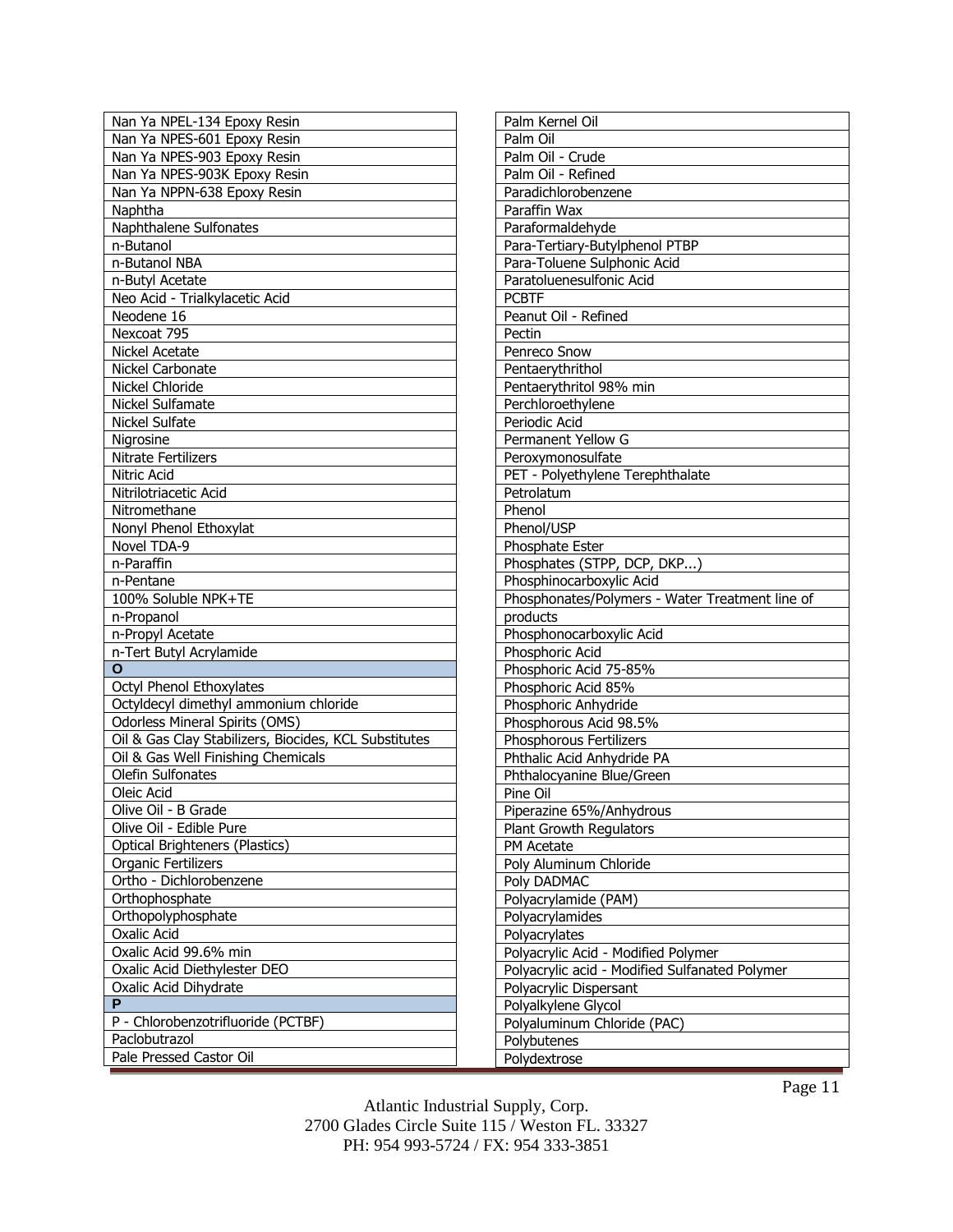| Polydimethylsiloxane                               | Acid                                                   |
|----------------------------------------------------|--------------------------------------------------------|
| Polyester Resin (ICD)                              | Potassium Permanganate' - NSF AWWA Tech Grade          |
| Polyethylene Glycol                                | Potassium Peroxomonosulphate (Oxone)                   |
| Polyethylene Glycol (PEG)                          | Potassium Persulfate                                   |
| Polyethylene Glycol Esters                         | Potassium Silicate                                     |
| Polyethylene Terephthalate (PET)                   | Potassium Sodium Tartrate                              |
| Polyethylene Waxes                                 | Potassium Sorbate                                      |
| Polyglycerol Esters (PGE)                          | Potassium Stannate                                     |
| Polymaleate                                        | Potassium Sulfate                                      |
| Polymethacrylates                                  | Potassium Sulfate (100% soluble) K2O 52%               |
| Polymethyl Hydrosiloxane                           | Potassium Tetraborate                                  |
| Polymethylmetacrylate PMMA                         | Potassium Thiocyanate                                  |
| Polymethylmethacrylate (PMMA)                      | Potassium Tripolyphosphate                             |
| Polyoxyethylene Acids                              | Potassoum Chloride - Agriculture Grade                 |
| Polyoxyethylene Alcohols                           | Potassoum Chloride USP/FCC                             |
| Polyoxyethylene Glycols                            | Precipitated Calcium Hydroxyapatite                    |
| Polyoxypropylene                                   | Propionic Acid                                         |
| Polyphosphoric Acid 105-115%                       | Propyl Hydroxybenzoate                                 |
| Polypropylene PP                                   | Propyl Paraben                                         |
| Polyproylene Glycol, Tech USP Kosher               | Propylamine (DMAPAPA)                                  |
| Polysaccharide                                     | Propylene (Polymer- Chemical- Refinery Grade)          |
| Polyscrylamide (PAM)                               | Propylene Carbonate                                    |
| Polysiloxane                                       | Propylene Glycol                                       |
| Polystyrene PS                                     | Propylene Glycol - Industrial Grade                    |
| Polyvinyl Alcohol                                  | Propylene Glycol - USP                                 |
| Polyvinyl Chloride (PVC)                           | Propylene Glycol (USP/ Kosher)                         |
| Potassium Acetate                                  | PTFE - Granular and Fine Powder                        |
| Potassium Alum                                     | Pumace                                                 |
| Potassium Amyl Xanthate                            | Purified Isophthalic Acid                              |
| Potassium Benzoate                                 | Purified Terephthalic Acid                             |
| Potassium Bicarbonate                              | <b>PVA</b>                                             |
| Potassium Bichromate                               | PVC                                                    |
| Potassium Bifluoride                               | R.                                                     |
| Potassium Bromide                                  | Rapeseed Oil - Refined                                 |
| Potassium Carbonate                                | Read Lead                                              |
| Potassium Chloride                                 | Refined Cottonseed Oil                                 |
| Potassium Chloride - Drilling Grade                | Resorcinol                                             |
| Potassium Chromate                                 | Retinol                                                |
| Potassium Citrate                                  | Rice Bran Oil - Refined                                |
|                                                    | Ricinoleic Acids                                       |
| Potassium Copper                                   | Rochelle Salts                                         |
| Potassium Cyanide                                  | Rochelle Salts NF                                      |
| Potassium Ferricyanide                             | Romax                                                  |
| Potassium Fluoride                                 |                                                        |
| Potassium Formate                                  | <b>Rosemary Extracts</b><br><b>Rubber Accelerators</b> |
| Potassium Gluconate                                |                                                        |
| Potassium Humate granular and powder, crystal      | Rubber Antioxidant<br>$\mathbf{s}$                     |
| Potassium Hydroxide - Tech Grade - Flake, Pearl    |                                                        |
| Potassium Hydroxide Flake                          | Saccharin                                              |
| Potassium Hydroxide Pearl USP FCC Tech             | Safflower Oil - Edible                                 |
| Potassium Iodide                                   | Safol 23E7 Ethoxylate                                  |
| Potassium Metabisulfite                            | Salicylic Acid                                         |
| Potassium Nitrate                                  | Salt                                                   |
| Potassium Nitrate 13-0-45                          | Scarlet Powder                                         |
| Potassium of 1-Hydroxy Ethylidene-1,1-Diphosphonic | Seaweed Fertilizer                                     |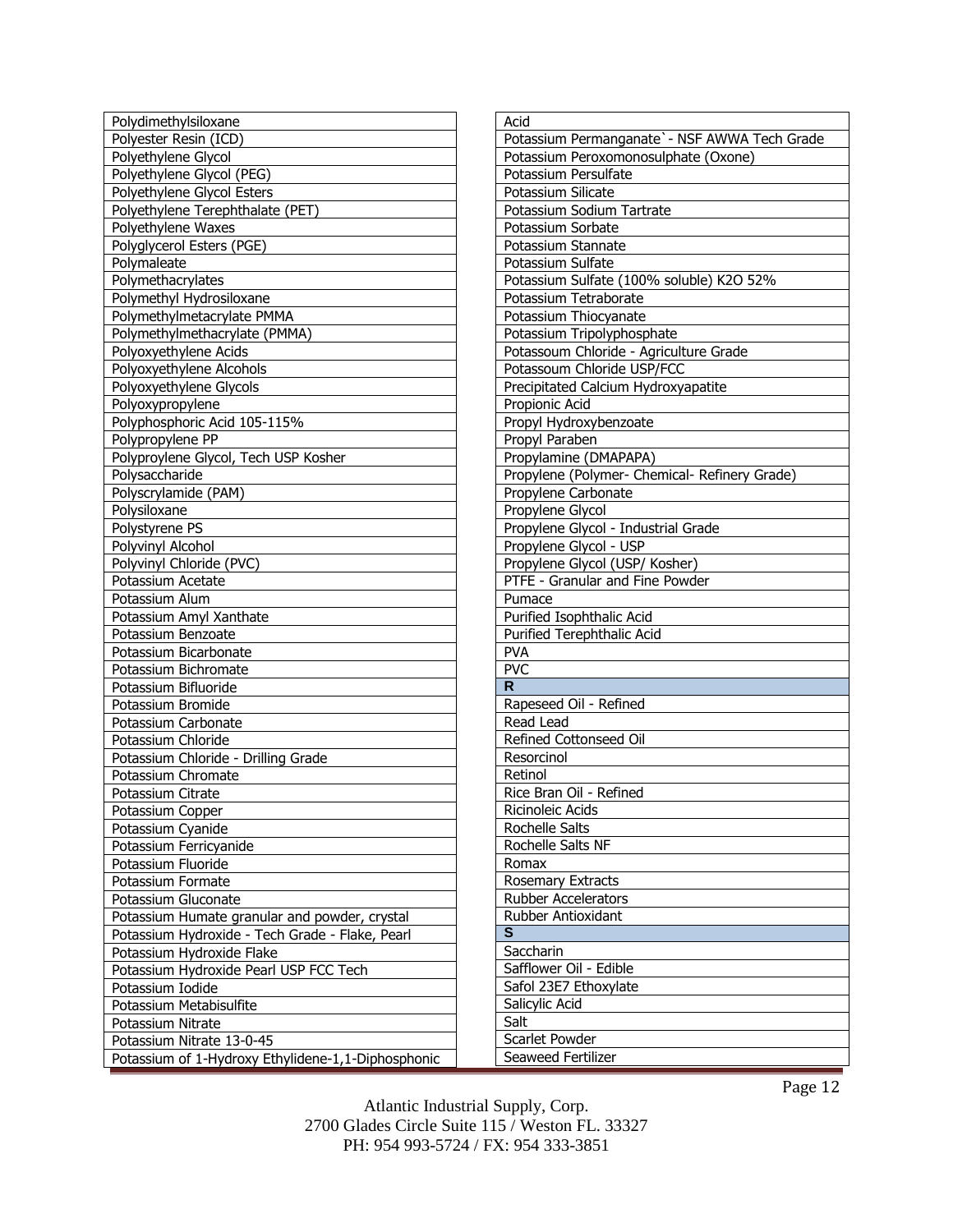| Sebacic Acid                            | Sodium Hydrogen Sulphide Solution            |
|-----------------------------------------|----------------------------------------------|
| Secondary Buty Acetate                  | Sodium Hydrosulphite SHS                     |
| Secondary Butyl Alcohol                 | Sodium Hydroxide                             |
| Sesame Oil - Refined                    | Sodium Hydroxide - Drilling Grade            |
| Sesame Oil - Toasted                    | Sodium Hydroxide - Liquid                    |
| Shellsol BHT                            | Sodium Hydroxide - USP, FCC, Tech grade      |
| Silica                                  | Sodium Hydroxide, Beads                      |
| <b>Silicone Fluids Misc Viscosities</b> | Sodium Hydroxide, Flakes                     |
| Silicone Oil                            | Sodium Hypochlorite                          |
| <b>Silicones</b>                        | Sodium Hypophosphite                         |
| Silver Cyanide                          | Sodium Iodide                                |
| Soda Ash                                | Sodium Lactate                               |
| Soda Ash Light/Dense                    | Sodium Lauroyl Sarcosinate                   |
| Sodium Acetate                          | Sodium Lauryl Ether Sulfate                  |
| Sodium Acid Pyrophosphate               | Sodium Lauryl Sulfate                        |
| Sodium Acid Pyrophosphate (SAPP)        | Sodium Mercaptobenzothiaz                    |
| Sodium Alpha Olefin Sulfonate           | Sodium Metabisulphite 64% min                |
| Sodium Aluminate                        | Sodium Metabisulphite                        |
| Sodium Aluminum Phosphate (SAP)         | Sodium Metabisulehite 64% min                |
| Sodium Aluminum Silicate                | Sodium Metaborate                            |
| Sodium Ascorbate                        | Sodium Metaperiodate                         |
| Sodium Ascorbyl Phosphate               | Sodium Metasilicate                          |
| Sodium Benzoate                         | Sodium Molybdate                             |
| Sodium Bicarbonate                      | Sodium Nitrate                               |
| Sodium Bifluoride                       | Sodium Nitrilotriacitate                     |
| Sodium Bisulfate                        | Sodium Nitrite                               |
| Sodium Bisulfite                        | Sodium Orthosilicate                         |
| Sodium Borate                           | Sodium Perborate                             |
| Sodium Bromide                          | Sodium Percarbonate                          |
| Sodium Carbonate                        | Sodium Persulfate                            |
| Sodium Carbonate Monohydrate            | Sodium Propioinate                           |
| Sodium Carboxymethylcellulose           | Sodium Saccharine                            |
| Sodium Caseinate                        | Sodium Selenite                              |
| Sodium Chlorate                         | Sodium Sesquicarbonate                       |
| Sodium Chloride                         | Sodium Silicate Liquid                       |
| Sodium Chlorite                         | Sodium Silicofluoride                        |
| Sodium Chromate                         | Sodium Stannate                              |
| Sodium Citrate                          | Sodium Stearoyl Lactylate                    |
| Sodium Cocoamphodiacetate               | Sodium Sulfate                               |
| Sodium Cocopolyglucose                  | Sodium Sulfite                               |
| Sodium Copper Cyanide                   | Sodium Sulfonate                             |
| Sodium Cyanide                          | Sodium Sulphate                              |
| Sodium Diacetate                        | Sodium Sulphide Solution                     |
| Sodium Dodecylbenzene                   | Sodium Tetrapholyphosphate                   |
| Sodium Erythorbate                      | Sodium Thiocyanate                           |
| Sodium Ferricyanide                     | Sodium Thiosulfate                           |
| Sodium Fluoride                         | Sodium Thiosulfate Pentahydrate, Photo Grade |
| Sodium Fomate                           | Sodium Toluene Sulfonate                     |
| Sodium Formaldehyde Sulfoxilate         | Sodium Trimetaphosphate                      |
| Sodium Glucoheptonate                   | Sodium Tripolyphosphate                      |
| Sodium Gluconate                        | Sodium Tripolyphosphate 85% min              |
| Sodium Hexametaphosphate                | Sodium Xylene Sulfonate (SXS)                |
| Sodium Hexametaphosphate 68% min        | Sodium Zinc Cyanide                          |
| Sodium Humate                           | Sorbic Acid                                  |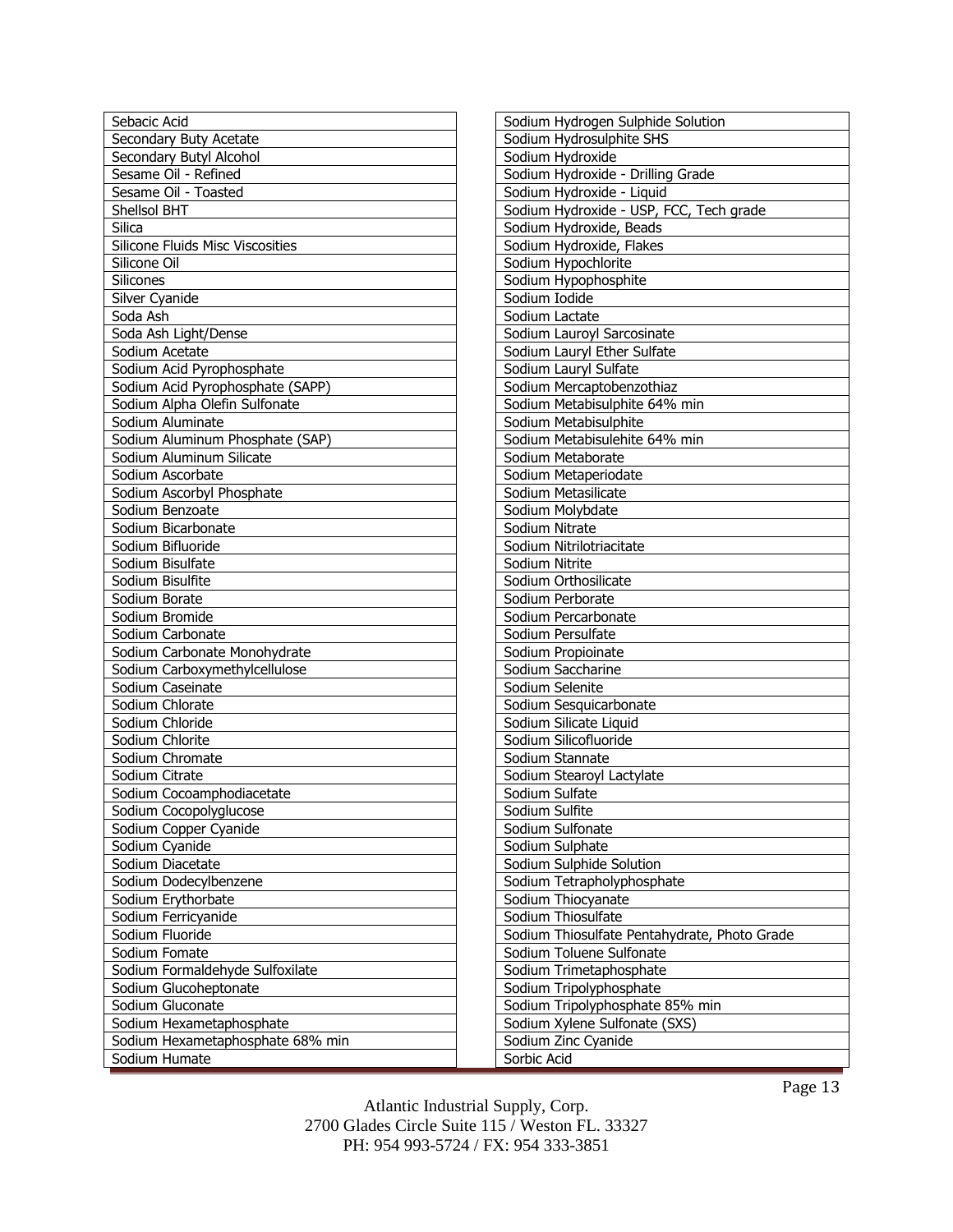| Sorbitan Monooleate                  | Tetrahydrofurfuryl Alcohol               |
|--------------------------------------|------------------------------------------|
| Sorbitan Monostearate                | Tetramethylpropylenediamine              |
| Sorbitol 70% Solution                | Tetrapotassium Pyrophosphate (TKPP)      |
| Sorbitol Liquid                      | Tetrasodium EDTA                         |
| Sorbitol Powder                      | Tetrasodium Pyrophosphate                |
| Soy Methyl Ester #970                | Texanol                                  |
| Soybean Oil                          | Thidiazuron                              |
| Soybean Oil - Partially Hydrogenated | Thiourea                                 |
| Soybean Oil - Refined                | Thiourea Dioxide                         |
| Stannous Chloride                    | Titanium                                 |
| Stannous Fluoborate                  | <b>Titanium Dioxide</b>                  |
| Stannous Octoate                     | Titanium Dioxide Anatase/Rutile Type     |
| Stannous Sulfate                     | <b>Titanium Dioxide Rutile</b>           |
| Stearalkonium Chloride               | TMAC (Tetramethyl ammonium chloride)     |
| Stearates (Ca, Zn, Ba, Al)           | Toluene                                  |
| Stearic Acid                         | Tolyltriazole                            |
| Stearyl Alcohol                      | Tri - N - Butylamine                     |
| Steric Acid                          | Tri Calcium Citrate FCC, FCC Micro       |
| Styrene                              | Tri Potassium Citrate USP/FCC            |
| Styrene (SM)                         | Tri Sodium Citrate                       |
| <b>Styrene Monomer</b>               | Triacetin                                |
| Succinic Acid                        | Triacontanol                             |
| Succinic Anhydride                   | Triamylamine                             |
| <b>Sucrose Esters</b>                | Tributoxy Ethyl Phosphate (TBEP)         |
| Sulfamic Acid                        | Tributyl Phosphate (TBP)                 |
| Sulfur                               | <b>Tricalcium Citrate</b>                |
| Sulfur Black                         | Tricalcium Phosphate (TCP)               |
| Sulfur Dioxide                       | Trichloroethylene                        |
| Sulfuric Acid                        | Tricresyl Phosphate (TCP)                |
| Sulphate Fertilizer                  | Triethanolamine (TEA)                    |
| Sunflower Oil - Refined              | Triethanolamine-99%                      |
| Surfactants                          | Triethanolamine-99% Low Freeze           |
| Sweet Almond Oil                     | Triethylamine                            |
| <b>SXS-40</b>                        | Triethylene Diamine TEDA                 |
| Synthetic Resin H                    | Triethylene Glycol (TEG)                 |
| т                                    | Triethylenetetramine                     |
| T- Butylaminoethanol                 | Triisononyl Trimellitate (TINTM)         |
| <b>Tall Oil</b>                      | Triisopropanolamine                      |
| Tanapure AC                          | Trimagnesium Citrate                     |
| <b>Tannic Acid</b>                   | Trimellitic Anhydride TMA                |
| Tapioca Starch                       | Trioctyl Trimellitate (TOTM)             |
| <b>Tartaric Acid</b>                 | Triphenyl Phosphate (TPP)                |
| <b>TCP</b>                           | Tripolyphosphate (SKTPP)                 |
| <b>TEA Lauryl Sulfate</b>            | Tripotassium Phosphate                   |
| Terpene Hydrocarbons                 | Tripotassium Phosphate 0-33-65           |
| Tertiary Amyl Alcohol                | Tripropylene Glycol                      |
| <b>Tertiary Butyl Acetate</b>        | Trisodium Citrate Anhydrous USP/FCC fine |
| Tertiary Butyl Hydroquinone (TBHQ)   | Trisodium EDTA                           |
| Tetra Potassium Pyrophosphate        | Trisodium Phosphate                      |
| Tetra Sodium Pyrophosphate           | Trisodium Phosphate Anhydrous Food Grade |
| <b>Tetraethyl Orthosilicate</b>      | Trisodium Phosphate Chlorinated          |
| Tetraethylene Glycol                 | Trisodium Phosphate Technical Grade      |
| Tetraethylenepentamine               | Trisodium Polyphophate (TSPP)            |
| Tetrahydrofuran (THF)                | Tung Oil                                 |